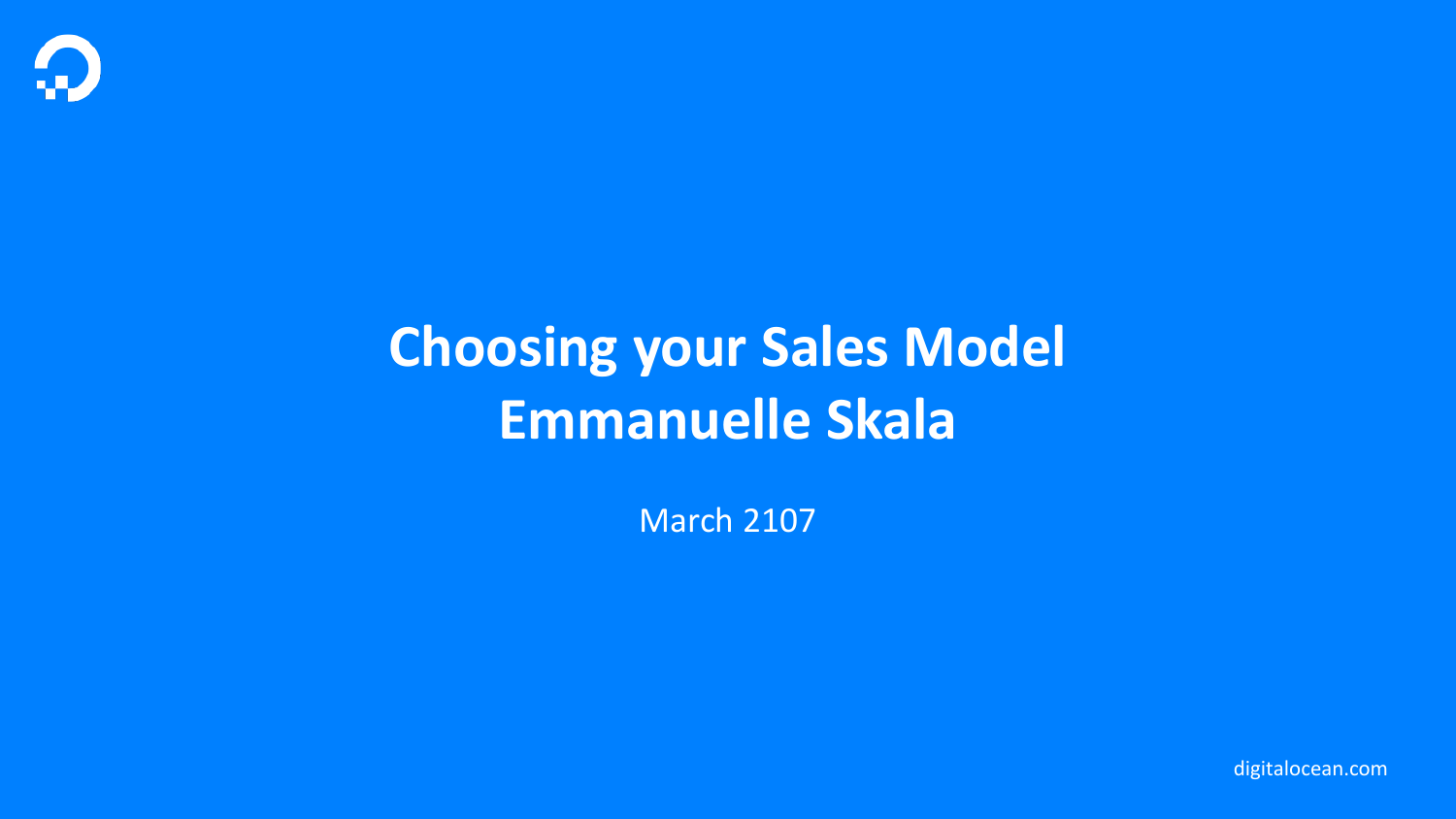#### About Emmanuelle Skala

**Endeca** - \$0-\$100M. Sold to Oracle. 8years. Mostly Field Sales

Dir. Sales Ops, Dir. Inside Sales, Dir. Business Ops

**Vertica** \$0-\$20M. Sold to HP. 2years. Mostly Field Sales

Dir. Sales

**Sophos** \$250-\$500M. IPO. 5years. 100% channel supported by Inside reps

VP Sales/Channel Operations, Chief Channel Officer

**Influitive**. \$0-\$10M Still Private. 3 years. Mixed Inside/Outside

**DigitalOcean** - ~\$100M. Still Private. 1 year. Self-Service (Inside Sales is new)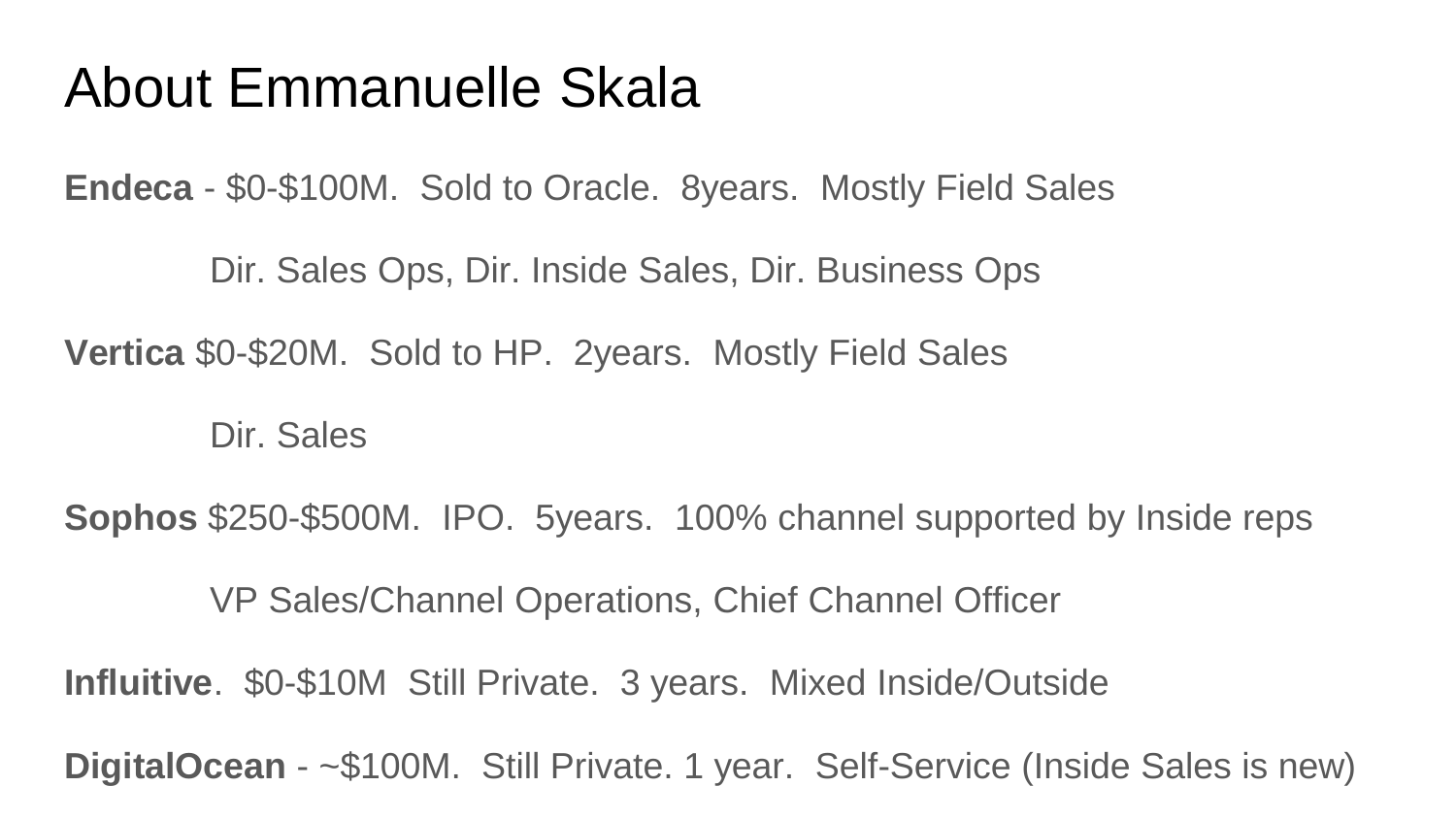DigitalOcean, the cloud for developers, is simplifying cloud computing for every developer











**capital raised (equity + debt)**

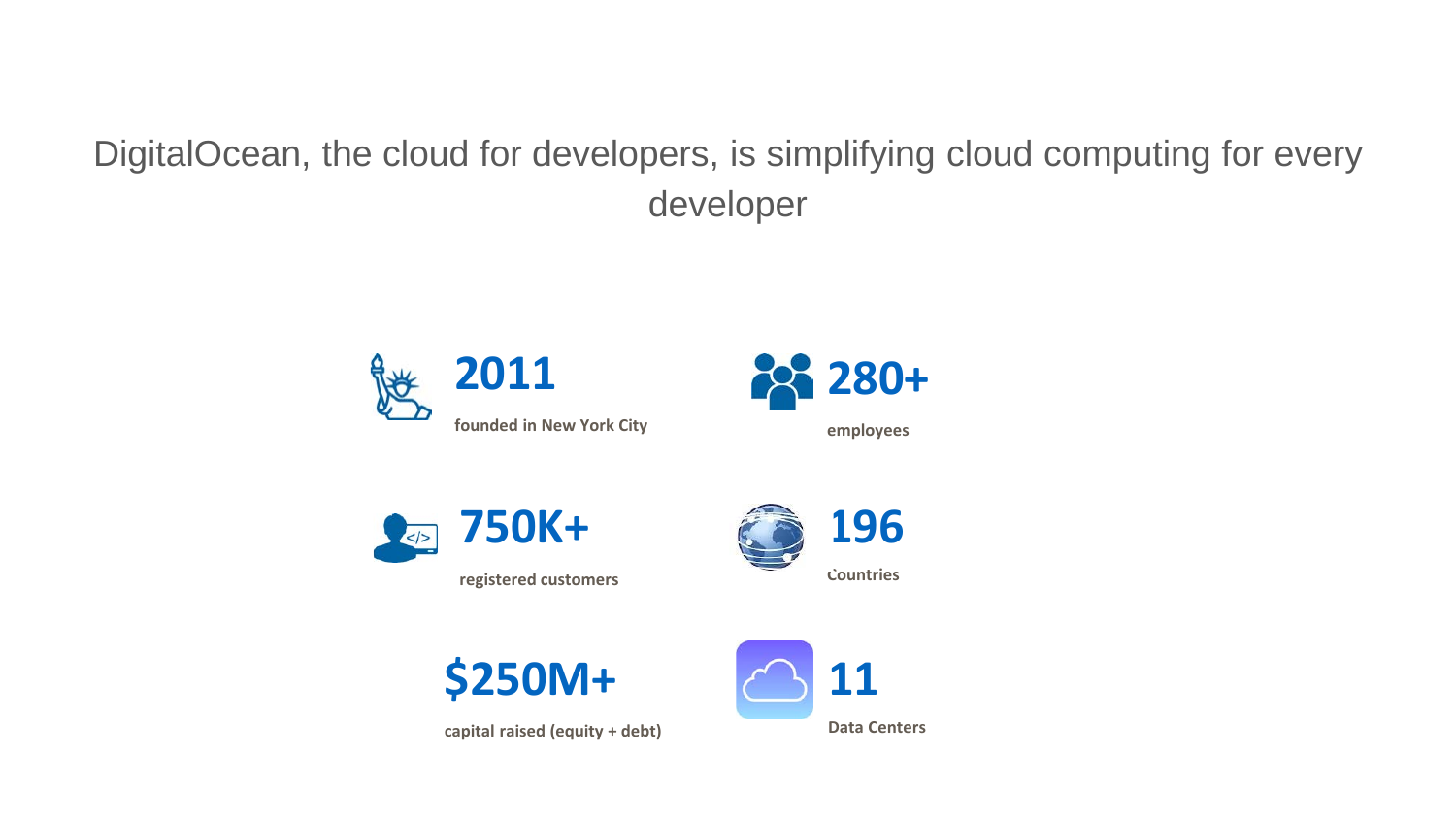#### Different Sales Models

Inside: All sales done from 1+ centralized location by phone, email, web

Field/Outside: All reps are in region close to the customers and will also sell FTF

Channel: All reps create and manage relationships with 3rd parties who sell the product

Online: Sales are done via e-commerce/self-service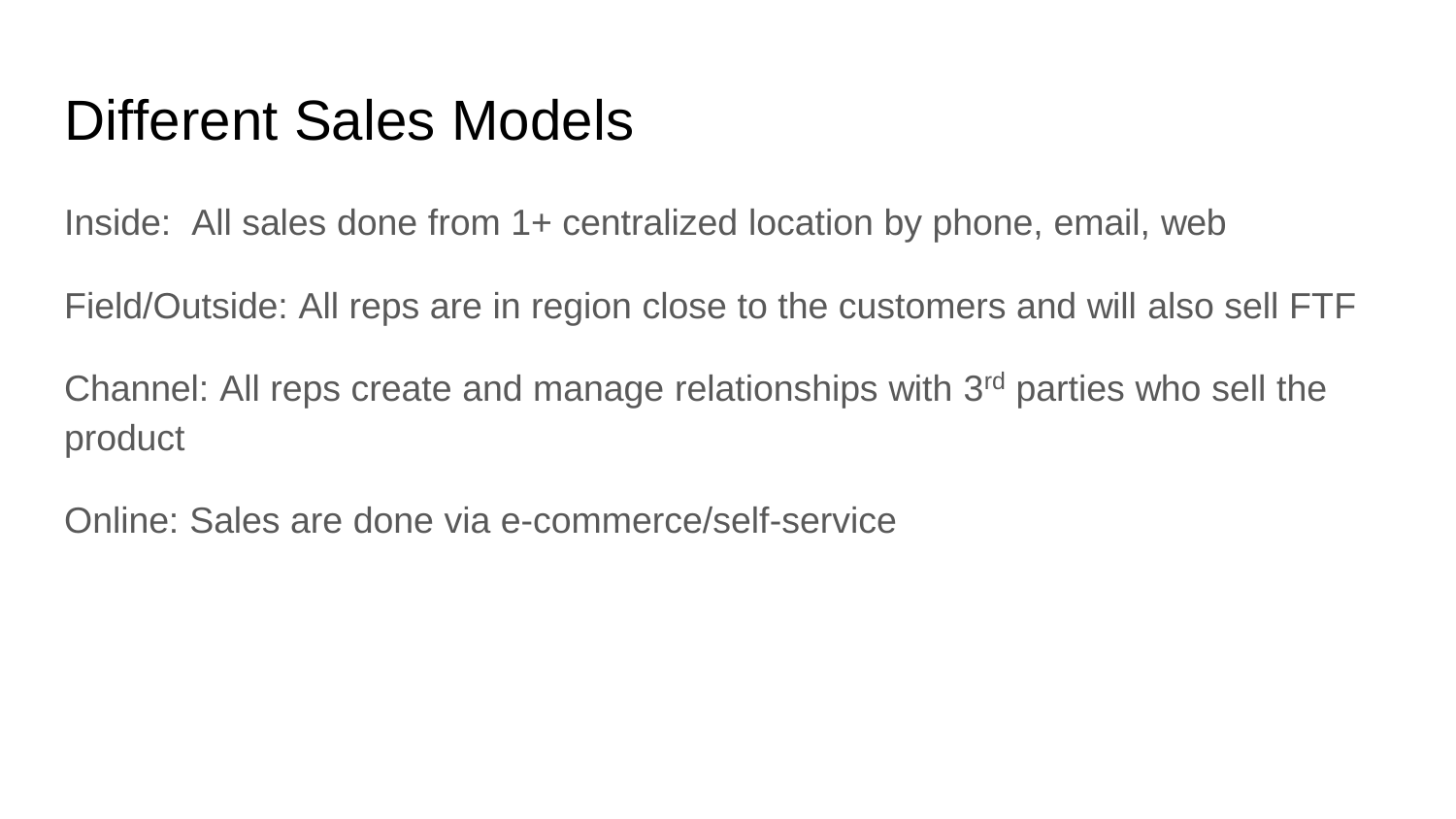## Options for Assigning Ownership

|                      | <b>Inside</b> | <b>Outside/Field</b> | Channel            | Online |
|----------------------|---------------|----------------------|--------------------|--------|
| <b>Geo Territory</b> | <b>Yes</b>    | Yes                  | Yes                |        |
| Industry             | Yes           | Yes                  | Depends            |        |
| Size/Named           | Yes           | Yes                  | Yes                |        |
| Product              | Yes           | Yes                  | Depends            |        |
| <b>Round Robin</b>   | Yes           | <b>No</b>            | <b>Not Advised</b> |        |
| <b>Shark Tank</b>    | Yes           | <b>No</b>            | <b>Not Advised</b> |        |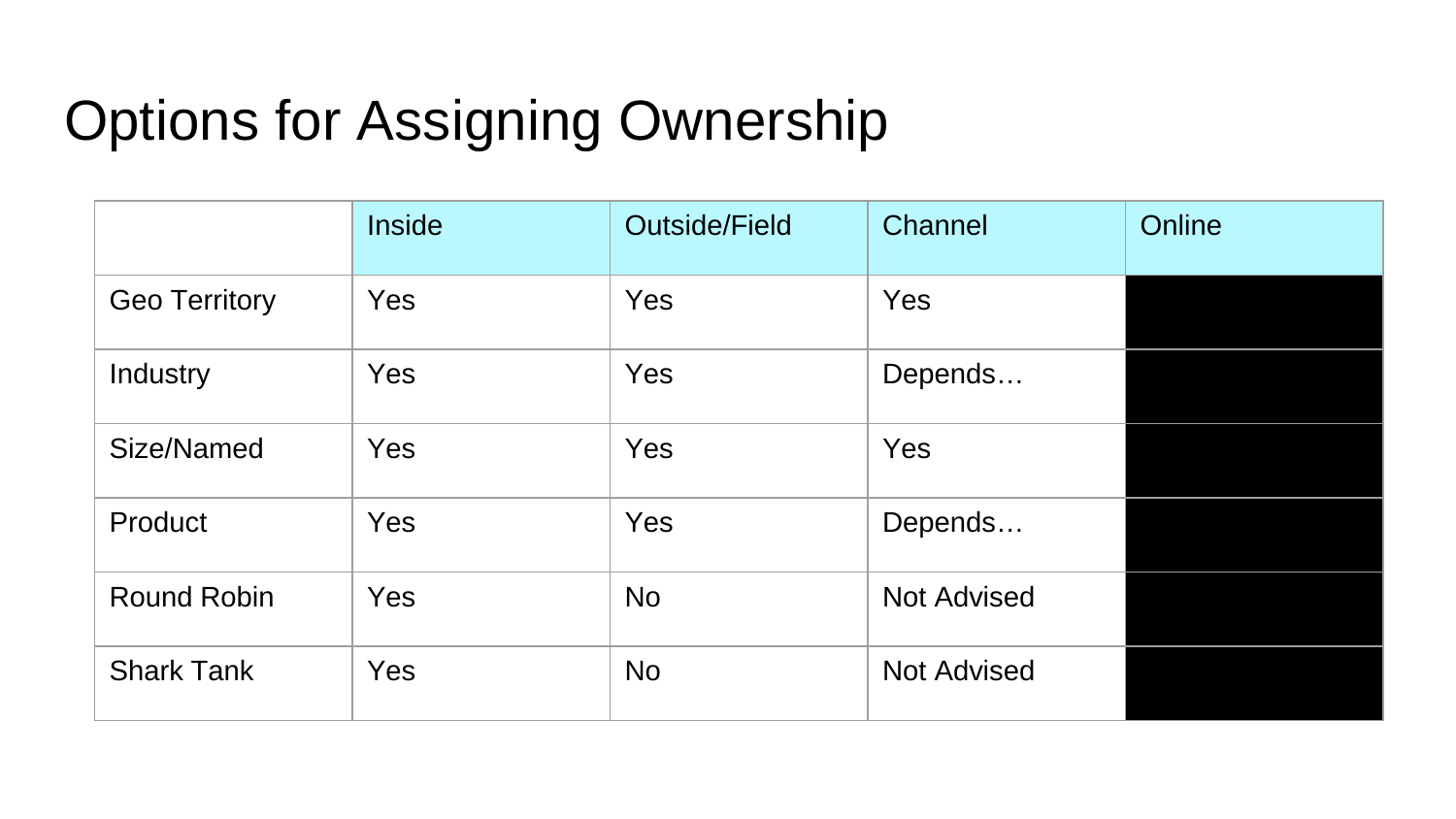### How to decide? What criteria

Total Available Market – TAM

Deal Size - \$\$

Deal Complexity

Subject matter expertise (SME) required

Complimentary solutions (ie sells better when packaged)

Category Maturity (new vs. established)

Ease of implementation

Buyer Type

Company Size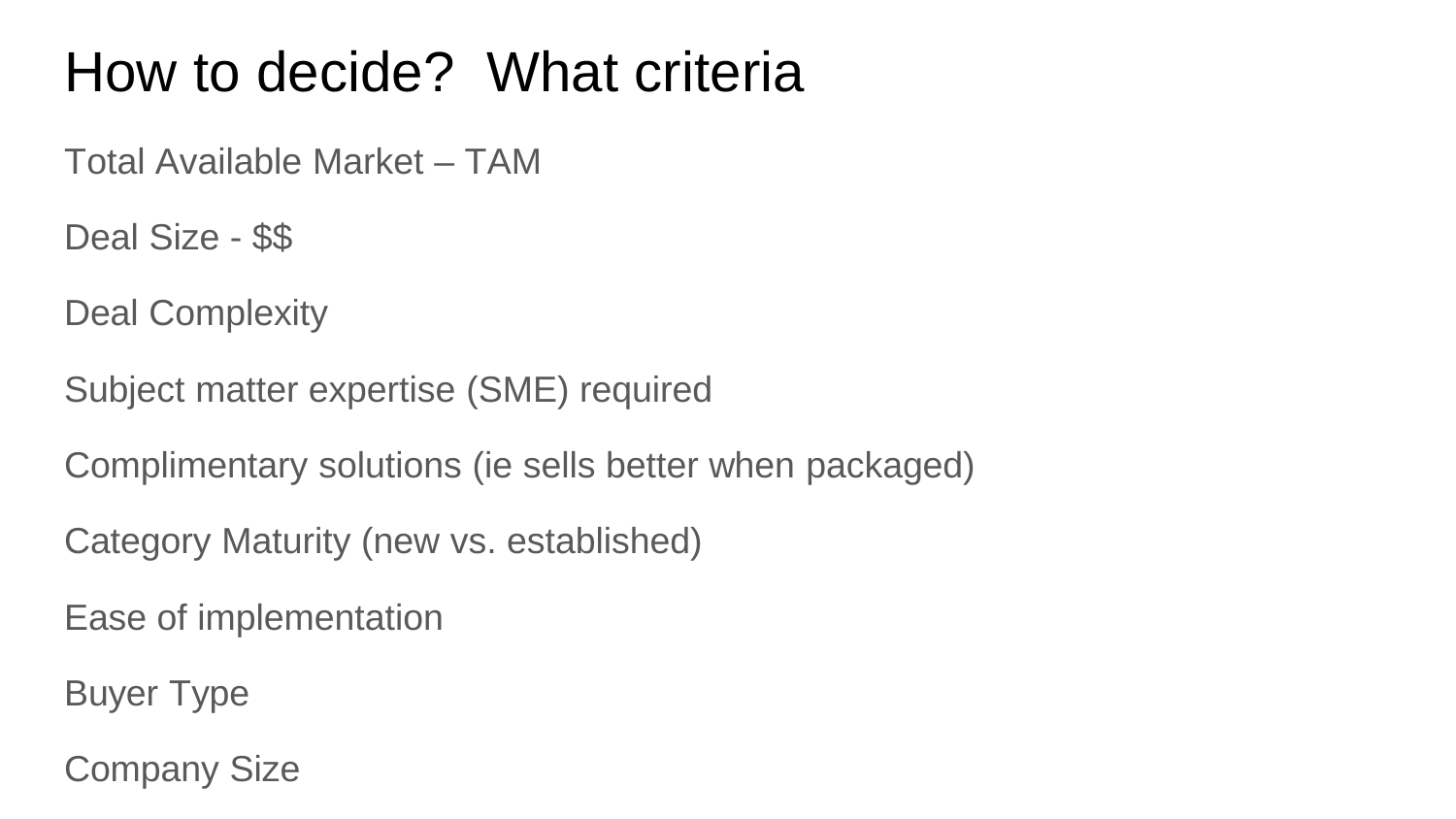## Some guidelines

|                          | Inside                         | Outside/Field                     | Channel                                  | Online                      |
|--------------------------|--------------------------------|-----------------------------------|------------------------------------------|-----------------------------|
| <b>TAM</b>               | Large TAM                      | <b>Small TAM</b>                  | Large TAM                                | Large TAM                   |
| Deal Size                | Small - Mid                    | Mid-Large                         | Small - Mid                              | Small                       |
| Deal Complexity          | Simple - Med                   | Med - Complex                     | Simple                                   | Simple                      |
| <b>SME</b>               | Possible but hard              | <b>Best Bet</b>                   | <b>Hard unless</b><br>specialized exists | <b>Very Hard</b>            |
| Ease of Implem           | <b>Fairly simple</b>           | More complex                      | Simple                                   | <b>Very Simple</b>          |
| Complimentary            | Prob won't work                | Can work                          | <b>Best Bet</b>                          | Depends                     |
| <b>Category Maturity</b> | Medium                         | Easier                            | <b>Very Hard</b>                         | <b>Very Hard</b>            |
| <b>Buyer Type</b>        | Easy to reach /<br>Not C-Level | C-Level / values<br>relationships | IT                                       | Developers /<br>Lower level |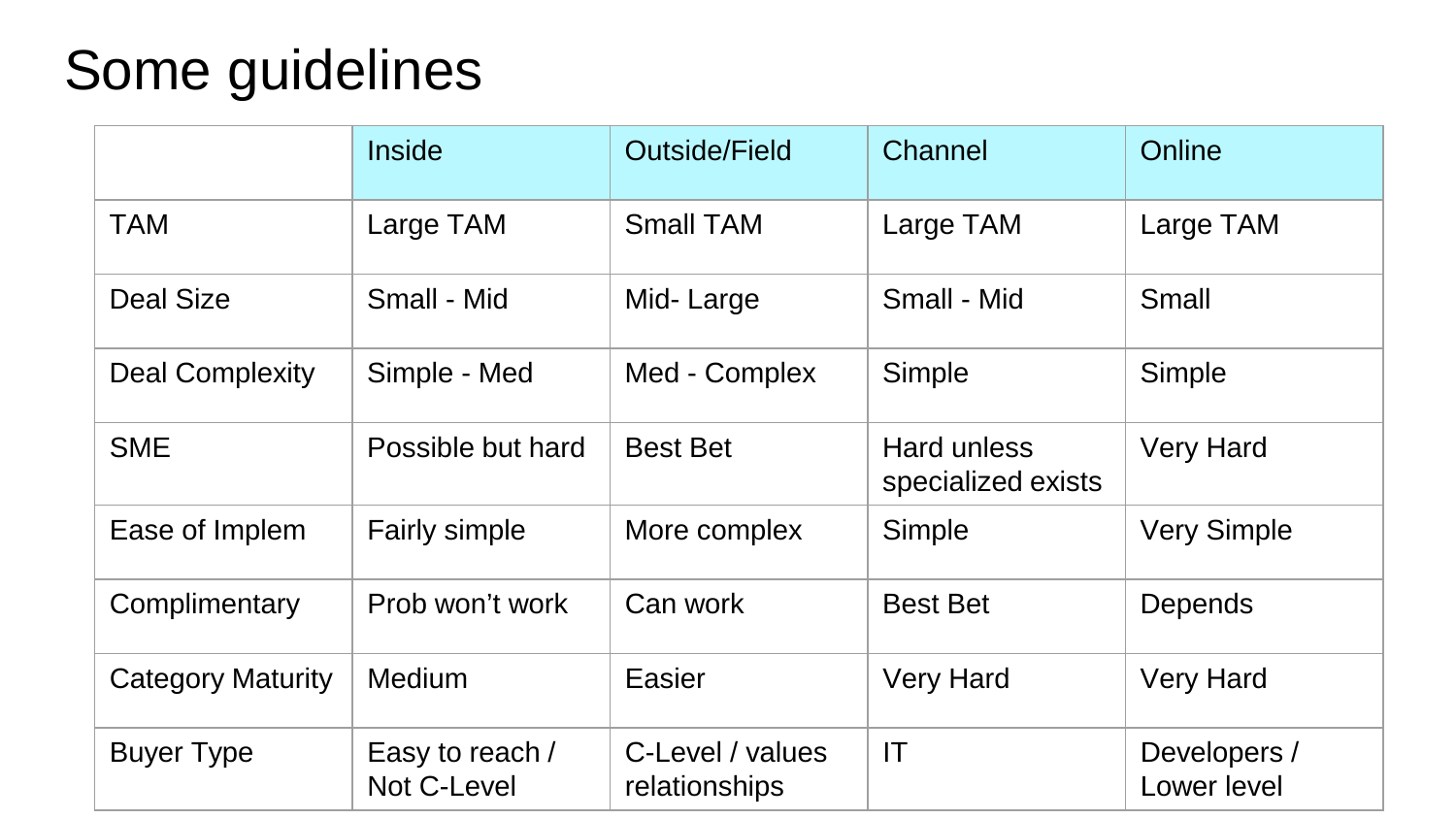## Other Consideration – Lead Generation

How you are going to generate your leads can help you chose your sales model

| <b>Free Trial</b> | How will you convert free trials to paid?                                              |
|-------------------|----------------------------------------------------------------------------------------|
| Freemium          | How will you upgrade freemium to paid?                                                 |
| Self-Serve        | Do you even want or need sales? Are you capturing the right audience self-<br>service? |
| Inbound           | Who will qualify the leads?                                                            |
| Outbound          | Who's best suited to "hunt" and "cold call"?                                           |
| Deal Reg          | Who will approve deal registrations?                                                   |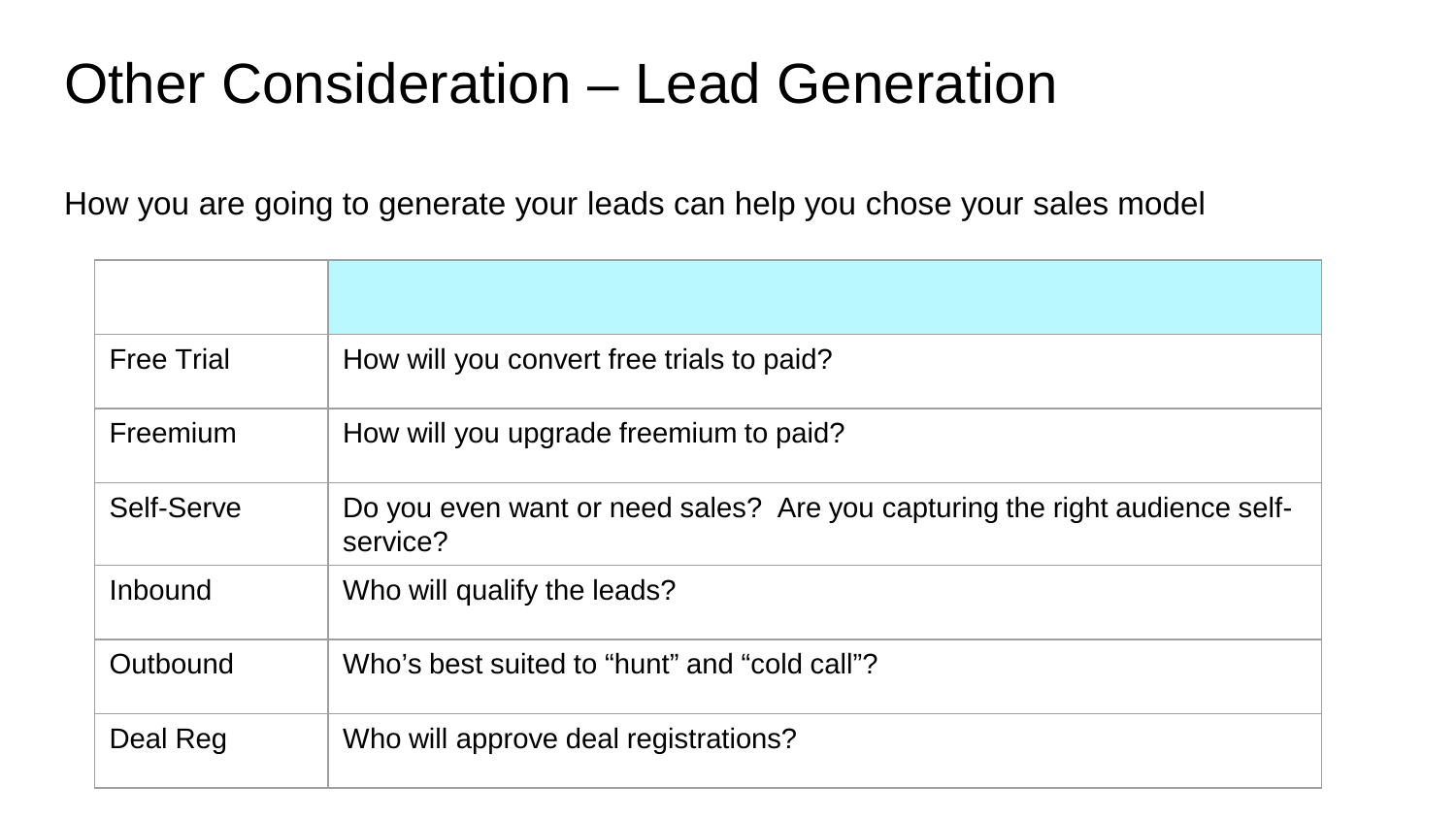|         | <b>Pros</b>                                                                                            | <b>Cons</b>                                                                                |
|---------|--------------------------------------------------------------------------------------------------------|--------------------------------------------------------------------------------------------|
| Inside  | Low (ish) CAC<br>Ease of Training<br>Ease of Experimenting<br>High degree of control                   | High turnover<br>Hard to profile                                                           |
| Outside | <b>High CAC</b><br>Build great customer rapport<br>Can navigate complex deals<br>Can drive large deals | <b>Expensive</b><br>Lack visibility<br>Lack controls                                       |
| Channel | Leverage<br>Can bundle your solution<br>Low-ish CAC                                                    | Lack visibility<br>Lack controls<br>Required huge investment in training                   |
| Online  | Low CAC<br><b>Best Reach</b><br>Very scalable – lots of leverage                                       | Very hard to forecast<br>Limited customer rapport<br>Requires huge investment in marketing |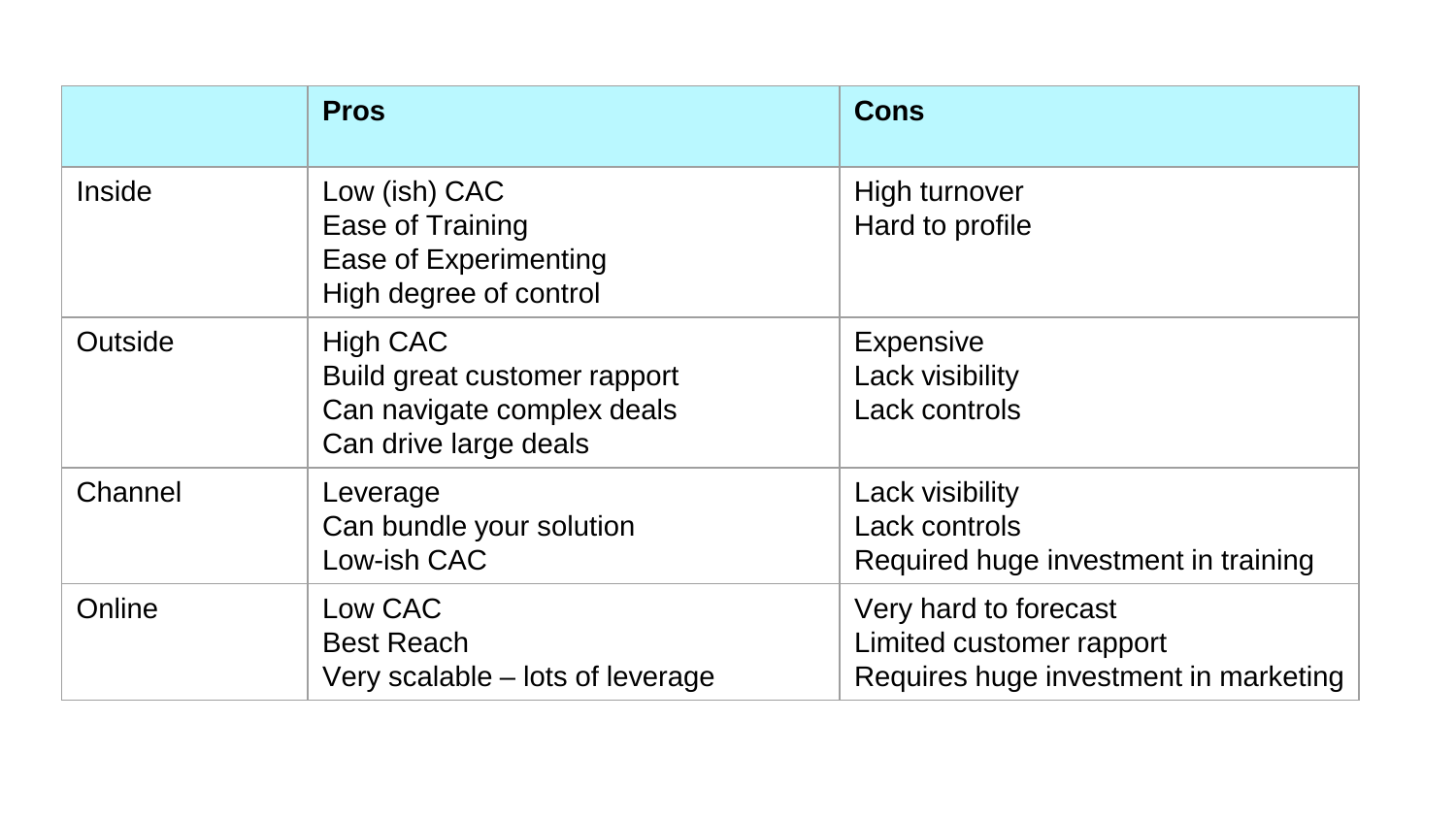# THERE IS NO RIGHT OR WRONG ANSWER

….but know the trade-offs